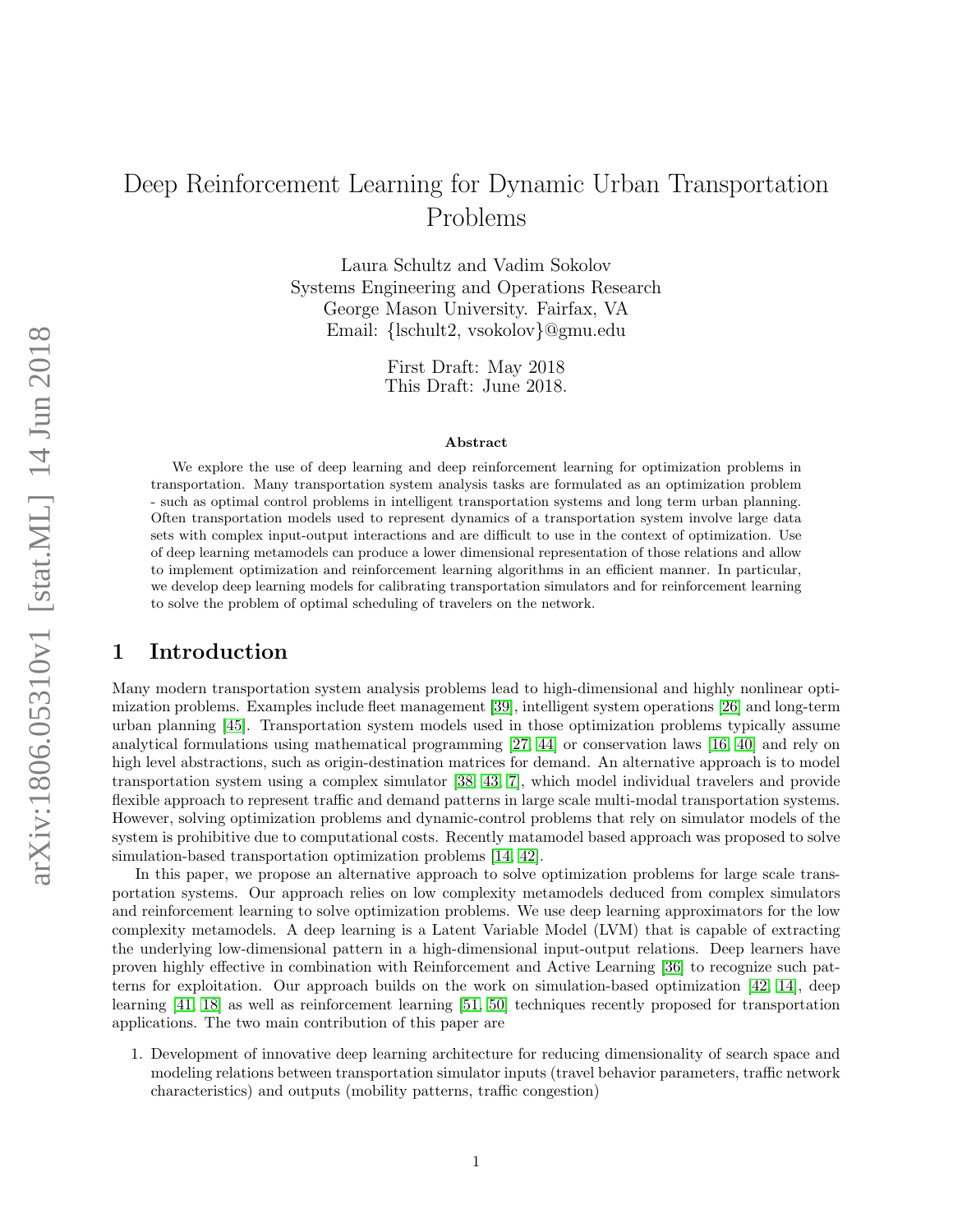2. Development of reinforcement learning techniques that rely on deep learning approximators to solve optimization problems for dynamic transportation systems

We demonstrate our methodologies using two applications. First, we solve the problem of calibrating a complex, stochastic transportation simulators which need to be systematically adjusted to match field data. The problem of calibrating a simulator is the key for making it useful for both short term operational decisions and long term urban planning. We improve on the previously proposed numerous approaches for the calibration of simulation-based traffic flow models have been produced by treating the problem as an optimization issue [\[12,](#page-9-2) [34,](#page-11-9) [33,](#page-11-10) [15,](#page-10-4) [29,](#page-10-5) [24,](#page-10-6) [25,](#page-10-7) [20,](#page-10-8) [21,](#page-10-9) [19\]](#page-10-10). Our approach makes no assumption about the form of the simulator and types of inputs and outputs used. Further, we show that deep learning models are more sample efficient when compared to Bayesian techniques or more traditional filtering techniques. We build on our calibration framework [\[42\]](#page-11-6) by further exploring the dimensionality reduction utilized for more efficient input parameter space exploration. More specifically, we introduce the formulation and analysis of a combinatorial Neural Network method and compare it with previous work that used Active Subspace methods.

The second application builds upon recent advances in deep learning approaches to reinforcement learning (RL) that have demonstrated impressive results in game playing [\[35\]](#page-11-11) through the application of neural networks for approximating state-action functions. Reinforcement Leaning mimics the way humans learn new tasks and behavioral policies via trial and error and has proven successful [\[47\]](#page-11-12) in many applications. While most of the research on RL is done in the field of machine learning and applied to classical AI problems, such as robotics, language translation and supply chain management problems [\[23\]](#page-10-11), some classical transportation control problems have been previously solved using RL. [\[1,](#page-9-3) [6,](#page-9-4) [11,](#page-9-5) [8,](#page-9-6) [1,](#page-9-3) [5,](#page-9-7) [31,](#page-10-12) [17,](#page-10-13) [2,](#page-9-8) [13\]](#page-9-9). Furthermore, there were recent attempts that successfully demonstrated applications of deep RL to traffic flow control [\[3,](#page-9-10) [51,](#page-12-0) [50,](#page-12-1) [9,](#page-9-11) [22\]](#page-10-14).

The remainder of this paper is organized as follows: Section [2](#page-1-0) briefly documents the highlights of neural network architectures; Section [3](#page-2-0) describes the new deep learning architecture that finds low dimensional patterns in simulator's inputs-output relations and we apply our deep learner to the problem of model calibration. Section [4](#page-4-0) describes the additional application of deep reinforcement learning to transportation system optimization. Finally Section [5](#page-8-0) offers avenues for further research.

### <span id="page-1-0"></span>2 Deep Learning

Let y denote a (low dimensional) output and  $x = (x_1, \ldots, x_p) \in \mathbb{R}^p$  a (high dimensional) set of inputs. We wish to recover the multivariate function (map), denoted by  $y = f(x)$ , using training data of inputoutput pairs  $(x_i, f(x_i))_{i=1}^N$ , that generalizes well for out-of-sample data. Deep learning uses compositions of functions, rather than traditional additive ones. By composing  $L$  layers, a deep learning predictor becomes

$$
\hat{y} = F_{w,b}(x) = (f_{w_0,b_0} \circ \dots f_{w_L,b_L})(x_1, \dots, x_p)
$$
  

$$
f_{w_l,b_l}^l = f_l(w_l x_l + b_l).
$$

Here  $f_l$  is a univariate activation function. The set  $(w, b) = (w_1, \ldots, w_L, b_1, \ldots, b_L)$  is the set of weights and offsets which are learned from training data. Here  $w_l \in R^{p_l \times p_l^{\tau}}$  and dimensionality  $p_l$  is of the architecture specifications.

Training the parameters  $(W, b)$  and selecting an architecture is achieved by regularized least squares. Stochastic gradient descent (SGD) and its variants are used to find the solution to the optimization problem [\[41\]](#page-11-8).

minimize 
$$
\sum_{i=1}^{N} ||Y_i - F_{W,b}(x_i)||_2^2 + \phi(W, b),
$$

where  $(Y_i, x_i)_{i=1}^N$  is training data of input-output pairs, and  $\phi(f_{\text{DL}})$  is a regularisation penalty on the network parameters (weights and offsets).

In this paper we develop a new deep learning architecture for simultaneously learning low dimensional representation of simulator's input parameter space as well as the relation between simulator's inputs and outputs. Our architecture relies on multi-layer perceptron and auto-encoding layers. Multilayer Perceptron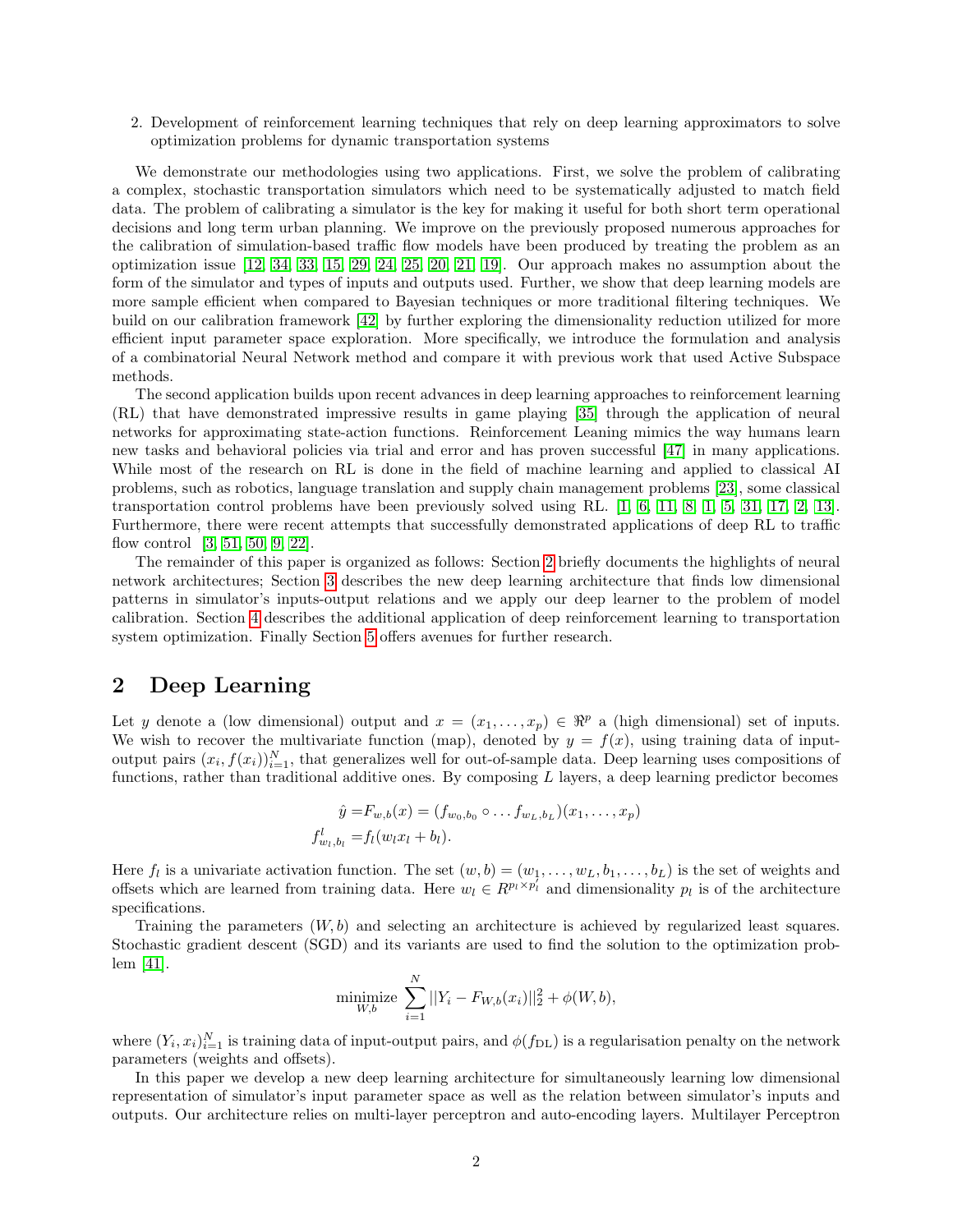Network (MLP) – a neural network which takes a set of inputs,  $x = (x_1, x_2, ... x_i)^T$ , and feeds them through one or more sets of intermediate layers to compute one or more output values,  $Y = (y_1, y_2, ... y_n)^T$ . Although a single architecture is commonly implemented in practice, some success has been found through comparative or combinatorial means[\[53\]](#page-12-2).

### 2.1 Auto-Encoder

An auto-encoder is a deep learning routine which trains the architecture to approximate x by itself (i.e.,  $x = y$ ) via a bottleneck structure. This means we select a model  $F_{W,b}(x)$  which aims to concentrate the information required to recreate x. Put differently, an auto-encoder creates a more cost effective representation of x. For example, under an L2-loss function, we wish to solve

$$
\underset{W,B}{\text{minimize}} \, ||F_{W,b}(x) - x||_2^2
$$

subject to a regularization penalty on the weights and offsets. In an auto-encoder, for a training data set  ${x_1, \ldots, x_n}$ , we set the target values as  $y_i = x_i$ . A static auto-encoder with two linear layers, akin to a traditional factor model, can be written as a deep learner as

$$
a^{(1)} = x
$$
  
\n
$$
a^{(2)} = f_1(w^{(2)}a^{(1)} + b^{(2)})
$$
  
\n
$$
a^{(3)} = F_{W,b}(x) = f_2(w^{(3)}a^{(2)} + b^{(3)}),
$$

where  $a^{(i)}$  are activation vectors. The goal is to wind the weights and biases so that size of  $w^{(2)}$  us much smaller than size of  $w^{(3)}$ 

# <span id="page-2-0"></span>3 Deep Learning for Calibration

In this section we develop a new deep learning architecture that can be used to learn low-dimensional structure in the simulator input-output relations. Then we use the low dimensional representations to solve an optimization problem. Our optimization problem is the problem of calibration of a transportation simulator. As the simulators become more detailed, the high dimensionality has now become a pressing concern. In practice, high dimensional data possesses a natural structure within it, that can be expressed in low dimensions. Known as Dimension Reduction, the effective number of parameters in the model reduces and enables analysis from smaller data sets.

Recently, we developed a low-dimensional metamodel for to be used for transportation simulation-based problems [\[42\]](#page-11-6). We calculated active subspaces to capture low-dimensional structures in the simulator. We used Gaussian process to represent the input-output relations. There are several key concerns while developing an efficient simulation-based algorithms for transportation applications

1. Algorithms must be sample efficient and parallelizable. Each simulation run is computationally expensive and can take up to a few days. This computational constraint could potentially limit the scale and scope of calibration investigations and result in large areas of sample space unexplored and sub-optimal decisions. As High-Performance Computing (HPC) resources have become increasingly available in most research environments, new modes of computational processing and experimentation have become possible – parallel tasking capabilities allow multiple simulated runs to be performed simultaneously and HPC programs aid in coordinating worker units to run codes across multiple processors to maximize the available resources and time management. By leveraging these advances and running a queue of pending input sets concurrently through the simulator, a larger set of unknown inputs can be evaluated in an acceptable time frame.

The variational landscape for a simulation model will not be uniform throughout the state-space. Although active conservation of restricted resource allocations can be mitigated by HPC, additional care should be taken to determine when exploration or exploitation should be encouraged given the data collected and redundant sampling avoided.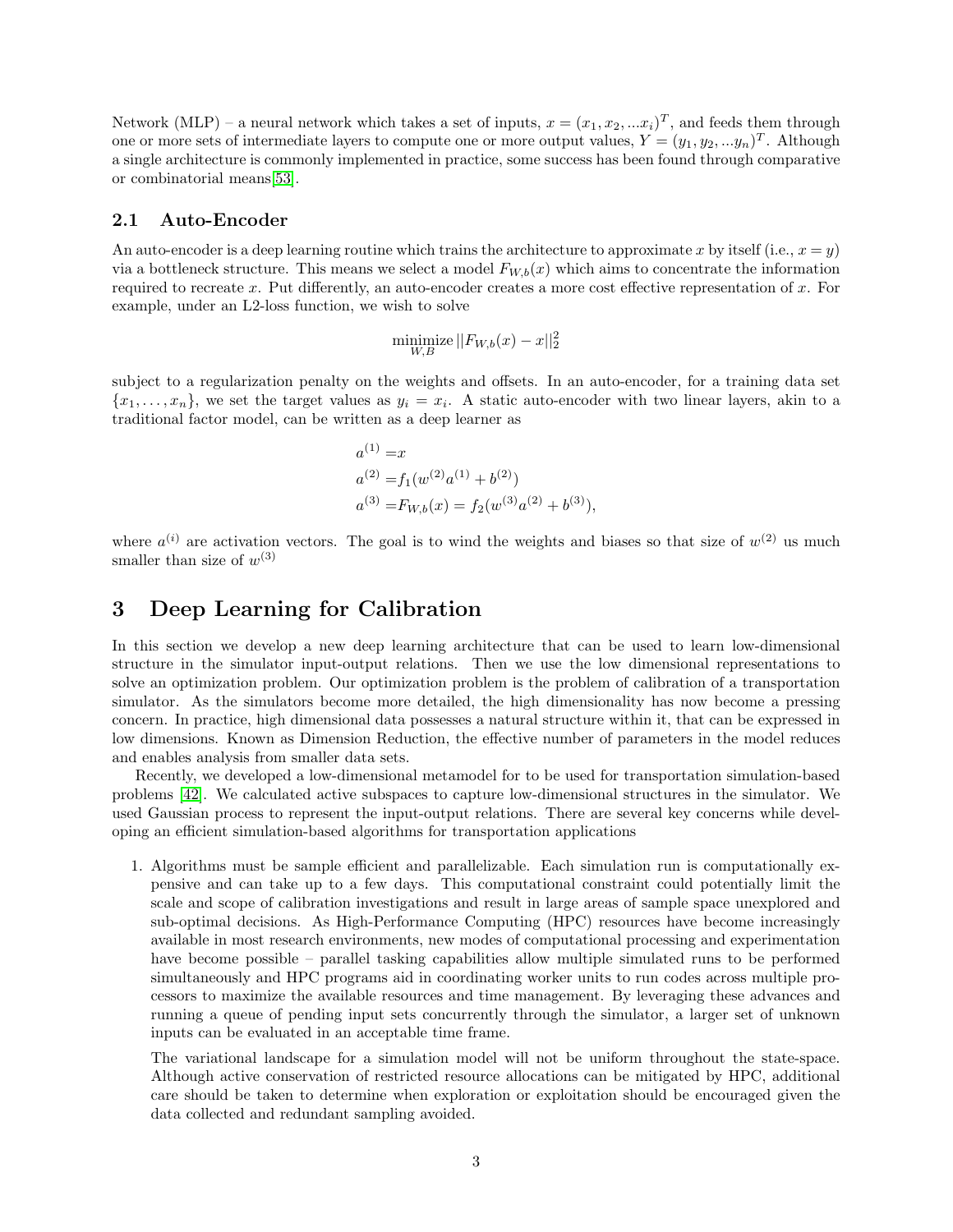A machine learning technique known as active learning is leveraged to provide such a scheme. A utility function (a.k.a acquisition function) is built to balance the exploration of unknown portions of the input sample space with the exploitation of all information gathered by the previous evaluated data, resulting in a prioritized ordering reflecting the motivation and objectives behind the calibration effort. The expectation of the utility function is taken over the Bayesian posterior distribution and maximized to provide a predetermined number of recommendations.

2. Transportation modelers have many ways to model complex interactions represented within the transportation simulator. Calibration methodologies that account for internal structure of a simulator could be more efficient. On the other hand, they are hardly generalizable to other types of simulation models. By treating the relationship between the inputs and outputs of the simulator in question as an unknown, stochastic function, black-box optimization methodologies can be leveraged. Specifically, our previously developed Gaussian process framework took the Bayesian approach to construct a probability distribution over all potential linear and nonlinear functions matching the simulator and leveraging evidential data to determine the most likely match. Once this distribution is sufficiently mapped, a valued estimation for the sought parameters can be made with minimal uncertainty.

### 3.1 Deep Learning Architecture

Within the calibration framework, two objectives must be realized by the neural network:

- 1. A reduced dimension subspace which captures the relationship between the simulator inputs and outputs must be bounded in order for adequate exploration
- 2. Given the reduced dimension sample determined by the framework, a method to convert the reduction to the original dimension subspace must exist to allow for simulator evaluations

To address these objectives, we use MLP architecture to capture the relations between inputs and outputs. We use an coder architecture to capture the low dimensional structure in the input parameters. We will run optimization algorithms inside the low dimensional representation of the input parameter space to address the curse of dimensionality. The Autoencoder and MLP share the same initial layers up to the reduced dimension layer, as shown in Figure [1.](#page-4-1)

The activation function used is the tanh, which has a range of  $(-1, 1)$  and is a close approximation to the sign function.

We ran the simulator several times to generate initial sample set was used by the calibration framework to explore the relationship between the inputs and outputs. Additionally, to quantify the discrepancies during training, the following loss functions were used:

1. The MLP portion of the architecture used the mean squared error function L

$$
L[y, \phi(\theta)] = \frac{1}{N} \sum_{i=1}^{N} (y - \phi(\theta_i))^2
$$
\n(1)

where  $\phi(\theta)$  represents the predicted values produced by the neural network for the simulator's output y given the input set  $\theta$ 

2. The Autoencoder portion of the architecture used the mean squared error function L and a quadratic penalty cost  $P$  for producing predicted values outside of the original subspace bounds

$$
D[\phi(\theta)] = \max[0, \phi(\theta_i) - x_u]^2 + \max[0, x_l - \phi(\theta_i)]^2
$$
\n(2)

where  $\phi(\theta)$  represents the predicted values produced by the neural network for the simulator's input x given the input set  $\theta$ ,  $x_u$  represents the input set's upper bound, and  $x_l$  represents the input set's lower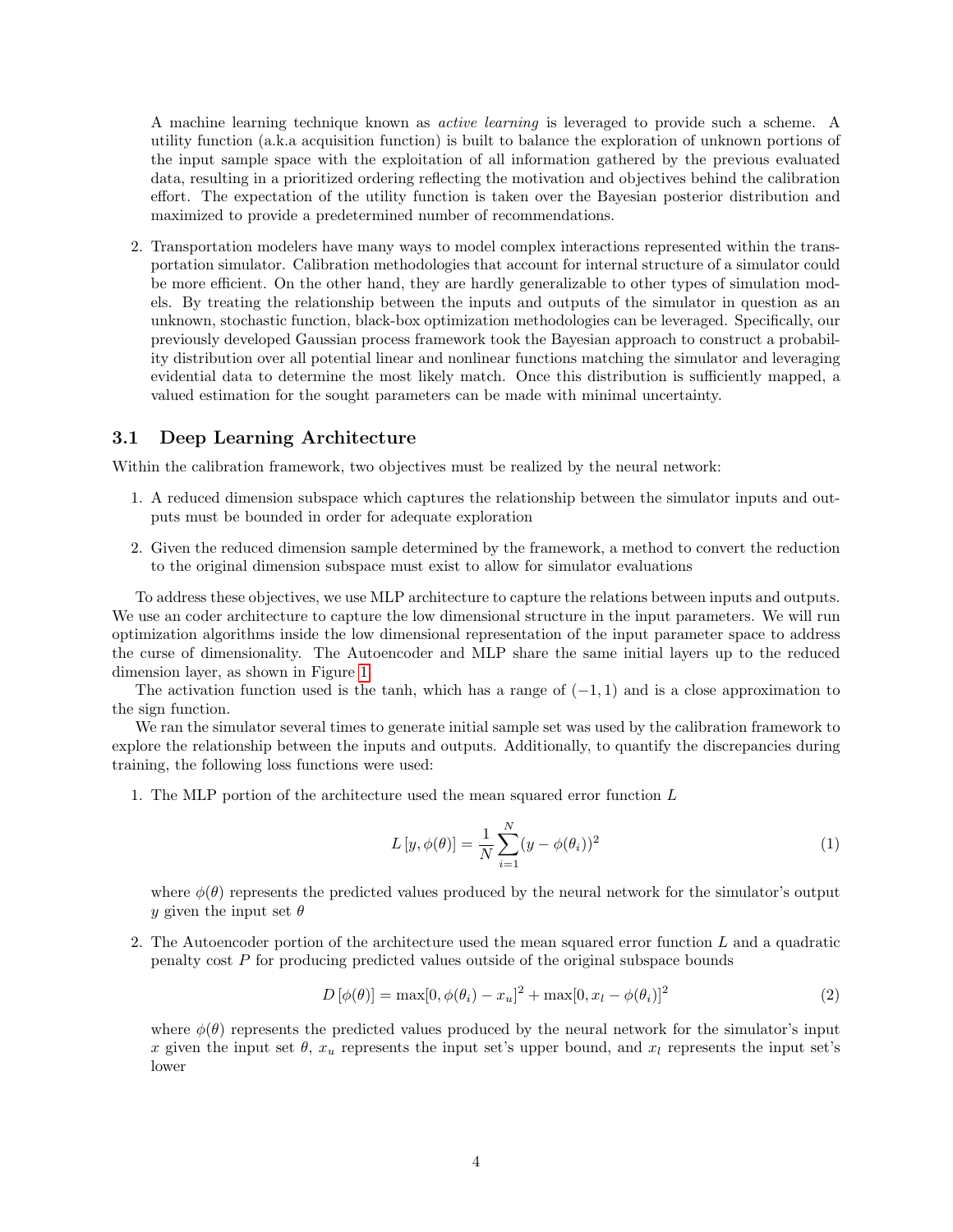

<span id="page-4-1"></span>Figure 1: Graphical Representation of the Combinatorial Neural Network for Calibration

### 3.2 Empirical Results

We use Sioux-Falls [\[28\]](#page-10-15), transportation model for our empirical results. This model consists of 24 traffic analysis zones and 24 intersections with 76 directional roads, or arcs. The network structure and input data provided by [\[46\]](#page-11-13) have been adjusted from the original dataset to approximate hourly demand flows in the form of Origin-Destination (O-D) pairs, the simulation's input set.

The input data is provided to a simulator package which implements the iterative Frank-Wolfe method to determine the traffic equilibrium flows and outputs average travel times across each arc. Due to limited computing availability, only the first twenty O-D pairs are treated as unknown input variables between 0 and 7000 which need to be calibrated while the other O-D pairs are assumed to be known. Random noise is added to the simulator to emulate the observational and variational errors expected in real-world applications. The calibration framework's objective function is to minimize the mean discrepancy between the simulated travel times resulting from the calibrated O-D pairs and the 'true' times resulting from the full set of true O-D pair values.

Overall, the performance of the calibration using a deep neural network proved significant, see Figure [2\(](#page-5-0)a). A calibrated solution set was produced which resulted in outputs, on average, within 3% of the experiment's true output. With a standard deviation of 5%, Figure [2\(](#page-5-0)b) provides a visualization for those links which possessed greater than average variation from the true demand's output. Given the same computational budget, Bayesian optimization that uses low dimensional representation from the deep learner leads to 25% more accurate match between measured and simulated data when compared to active subspaces.

# <span id="page-4-0"></span>4 Deep Reinforcement Learning

Consider the desire for a calibrated simulator not to be used for the evaluation of interested scenarios but as a tool for designing a policy  $\pi : s \to a$  which dictates an optimal action a for the current state of the system s.

Once calibrated, the simulator is no longer regarded as a black-box but as an interactive system of players, known as agents, and their environment. In such a system, the agent interacts with an environment in discrete time steps. At each timestep, t, the agent has a set of actions, $a_{1,\dots,n}$  which can be executed.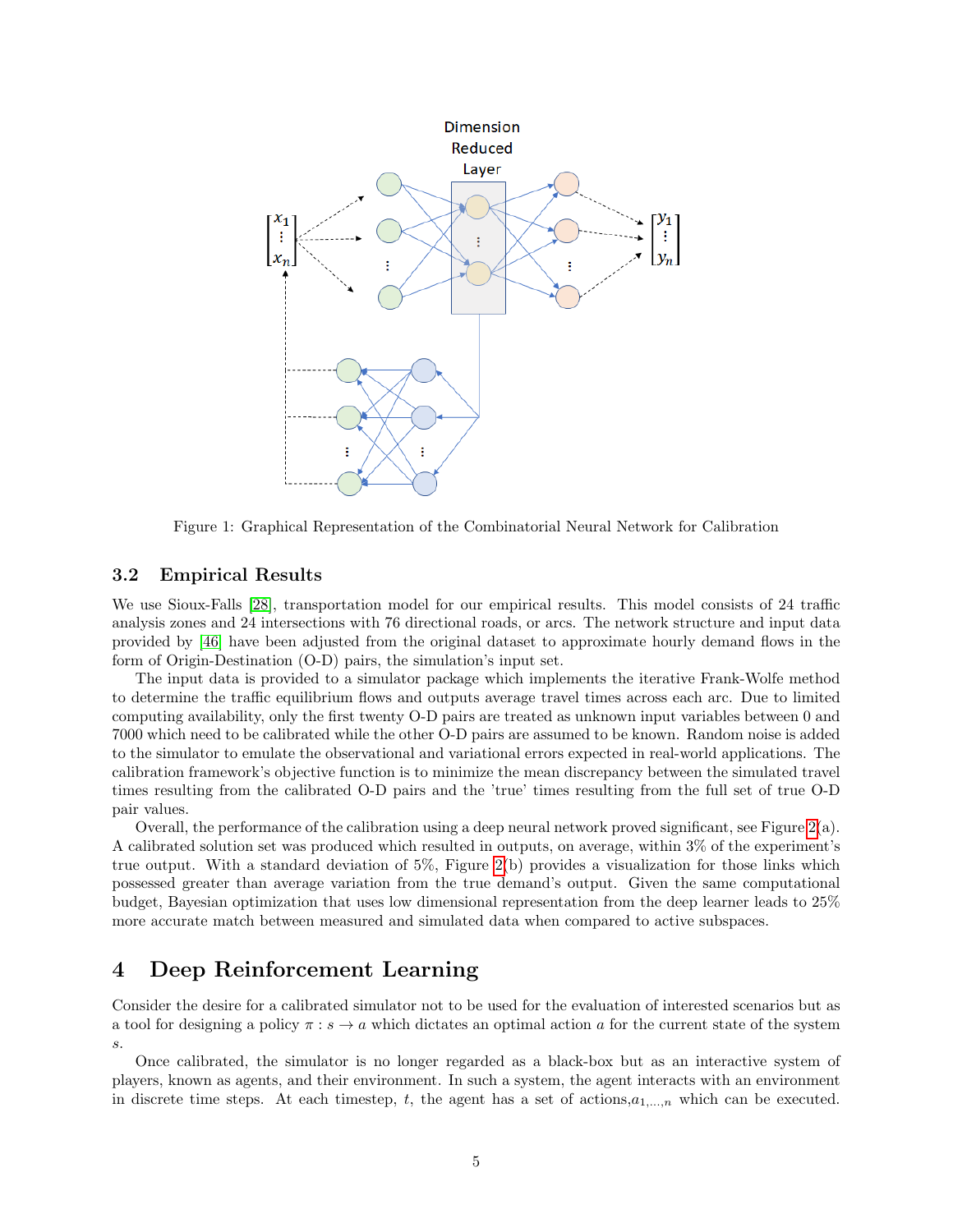

<span id="page-5-0"></span>Figure 2: Results of demand matrix calibration using Bayesian optimization. (a) Comparison of the Three Methods in terms of Objective Evaluations applied to original parameter space (black line), reduced dimensionality parameter space of Active Subspaces (red line), and reduced dimensionality parameter space of Neural Networks(blue line). (b) Comparison of Calibrated and True Travel Time Outputs with Above Average Differences.

Given the action, the environment changes from its original state,  $s$ , to a new, influenced state,  $s'$ . If, for every action or through a set of actions, a reward is derived by the agent, the sequential decision problems can be solved through a concept known as Reinforcement Learning (RL).

Such a structure is quite conducive to transportation. For example, if a commuter chooses to leave the house after rush hour has ended, he will eventually be rewarded at the end of his commute with a shorter travel time than if he had left at the beginning of rush hour. Although not immediately realized, the reward is no less desired and will, in the future, encourage the agent to perform the same behavior when possible.

The quantification of such an action-reward trade-off is represented through a function known as 'Q-learning'[\[49\]](#page-12-3). Q-learning, referencing the 'quality' of a certain action within the environment's current state, represents the maximum, discounted reward that can be obtained in the future if action a is performed in state s and all subsequent actions are continued following the optimal policy  $\pi$  from that state on:

$$
Q_{\pi}(s, a) = \mathbb{E}[R_t | s_t = s, a_t = a, \pi]
$$

where  $R_t = \sum_{\tau=t}^{\infty} \gamma^{\tau-t} r_{\tau}$  is the discounted return and  $\tau \in [0,1]$  is the factor used to enumerate the importance of immediate and future rewards.

In other words, it is the greatest reward we can expect given we follow the best set of action sequences after performing action a in state s. Subsequently, the optimal policy requires choosing the optimal, or maximum, value for each state:

$$
Q^*(s,a) = \max_{\pi} Q_{\pi}(s,a)
$$

While most of the research on RL is done in the field of machine learning and applied to classical AI problems, such as robotics, language translation and supply chain management problems [\[23\]](#page-10-11), some classical transportation control problems have been previously solved using RL. [\[1,](#page-9-3) [6,](#page-9-4) [11,](#page-9-5) [8,](#page-9-6) [1,](#page-9-3) [5,](#page-9-7) [31,](#page-10-12) [17,](#page-10-13) [2,](#page-9-8) [13\]](#page-9-9).

Unfortunately, the Q-functions for these transportation simulators continue to possess high-dimensionality concerns noted in our previous calibration work. However, recent advancements have allowed for the successful integration of reinforcement learning's Q-function with deep neural networks.[\[37\]](#page-11-14) Known as a Deep Q Network (DQN), these neural networks have the potential to provide a diminished feature set for highly structured, highly-dimensional data without hindering the power of the reinforcement learning.

For development and training of such a network, a neural network architecture best-fitting the problem is constructed with the following loss function[\[48\]](#page-12-4)

$$
L_i(\theta_i) = E_{s,a,r,s'} \left[ (y_i^{DQN} - Q(s,a;\theta_i))^2 \right]
$$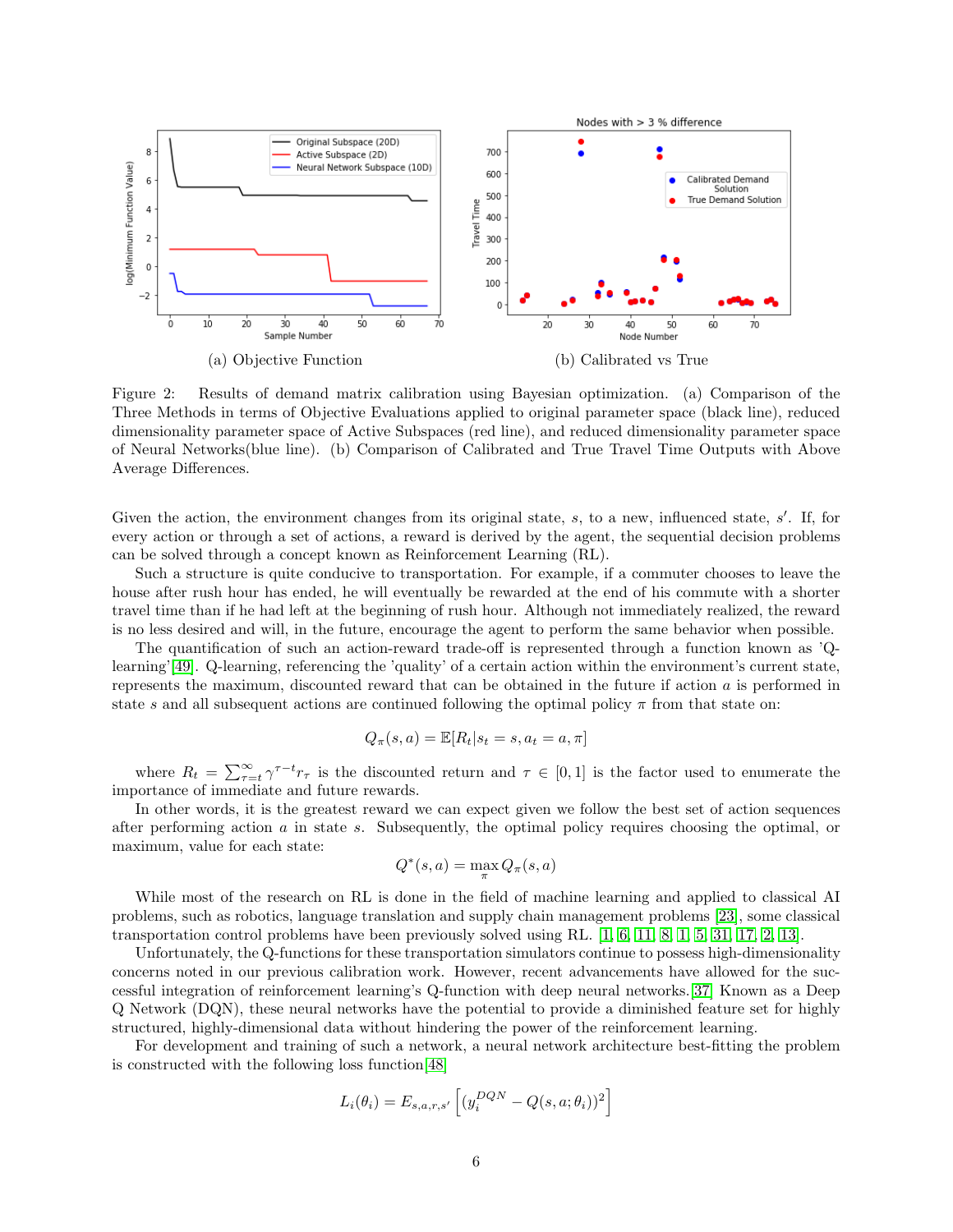

<span id="page-6-0"></span>Figure 3: Graphical Representation of the Example Transportation System

where  $\theta$  are the parameters,  $Q(\cdot)$  is the Q-function for state s and action a and

$$
y_i^{DQN}=r+\gamma \max_{a'}Q(s',a';\theta^-)
$$

where  $\theta^-$  represents parameters of a fixed and separate target network.

Furthermore, to increase the data efficiency and reduce the correlation among samples during training, DQNs leverage a buffer system known as *experience replay*. Each transition and answer set,  $(s_t, a_t, r_t, s_{t+1}),$ is stored offline and, throughout the training process, random small batches from the replay memory are used instead of the most recent transition.

For the purpose of this paper, a MLP network is utilized as the neural architecture.

### 4.1 Empirical Results

For demonstration and analysis, a small transportation network, depicted in Figure [3,](#page-6-0) consisting of 3 nodes and 2 routes, or arcs, is used.

The small network has varying demand originating from node 1 to node 2 for 24 time periods. Using RL, we find the best policy to handle this demand with the lowest system travel time given that any single period has two allowable actions:

- 1. 0 − 2 units of demand from node 1 to node 2 can be delayed up to one hour
- 2. 0 − 2 units of demand from node 1 to node 2 can be re-routed to node 3 as an alternative destination at a further distance

In essence we solve the optimal traffic assignment problem. Our state contains the following information: (i) the amount of original demand from node 1 to node 2 that is to be executed at time t,  $D_{t,1,2}$ ; (ii) the amount of demand moved to time t for execution from time  $t - 1$ ,  $M_{t,1,2}$ ; (iii) the amount of demand left to be met between time  $t + 1$  and  $t = 24$  divided by the amount of time left  $24 - (t + 1)$  The action includes the option to move 0,1,or 2 units of demand from the current period t to the subsequent period  $t + 1$  or move 0,1,or 2 units of demand from the arc between note 1 and node 2 to the arc between node 1 and node 3 ,  $A_t = [A_{t,t+1,1,2}, A_{t,1,3}]$ . The reward is calculated using the same simulator package from the Section ??,which implements the iterative Frank-Wolfe method to determine the traffic equilibrium flows and outputs total system travel time for the period. Since Q-learning seeks the maximum reward, we took the negative total system travel time.

After running the network on 100 of 24-long episodes, a randomly generated set of demand was produced and run through the resulting neural network. A 51% improvement in the system travel time was achieved. Table [1](#page-8-1) illustrates the adjustments decided by the Q network and Figure [4](#page-7-0) compares the travel times by period between the original and adjusted demands.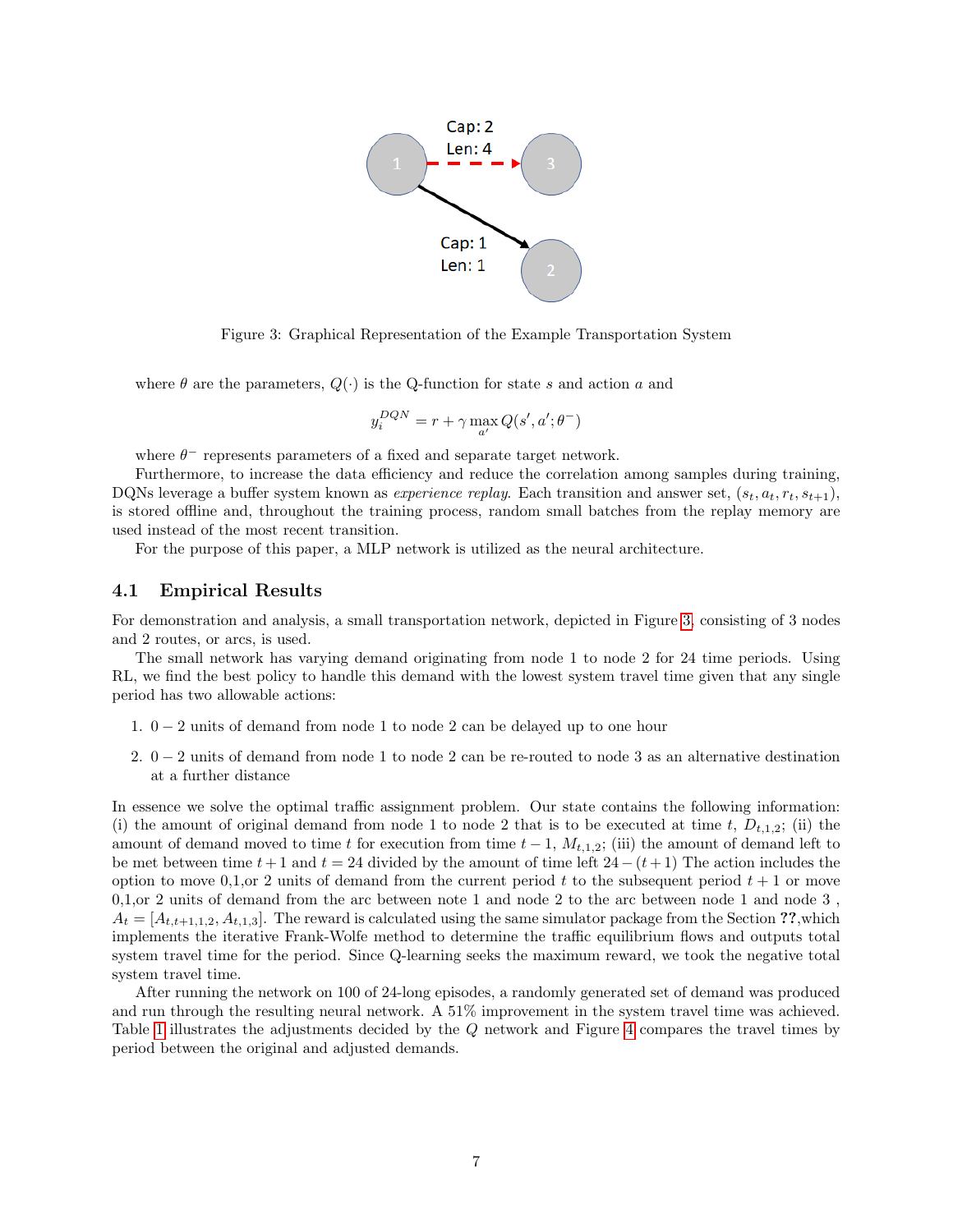

<span id="page-7-0"></span>Figure 4: Comparison of System Travel Time per Period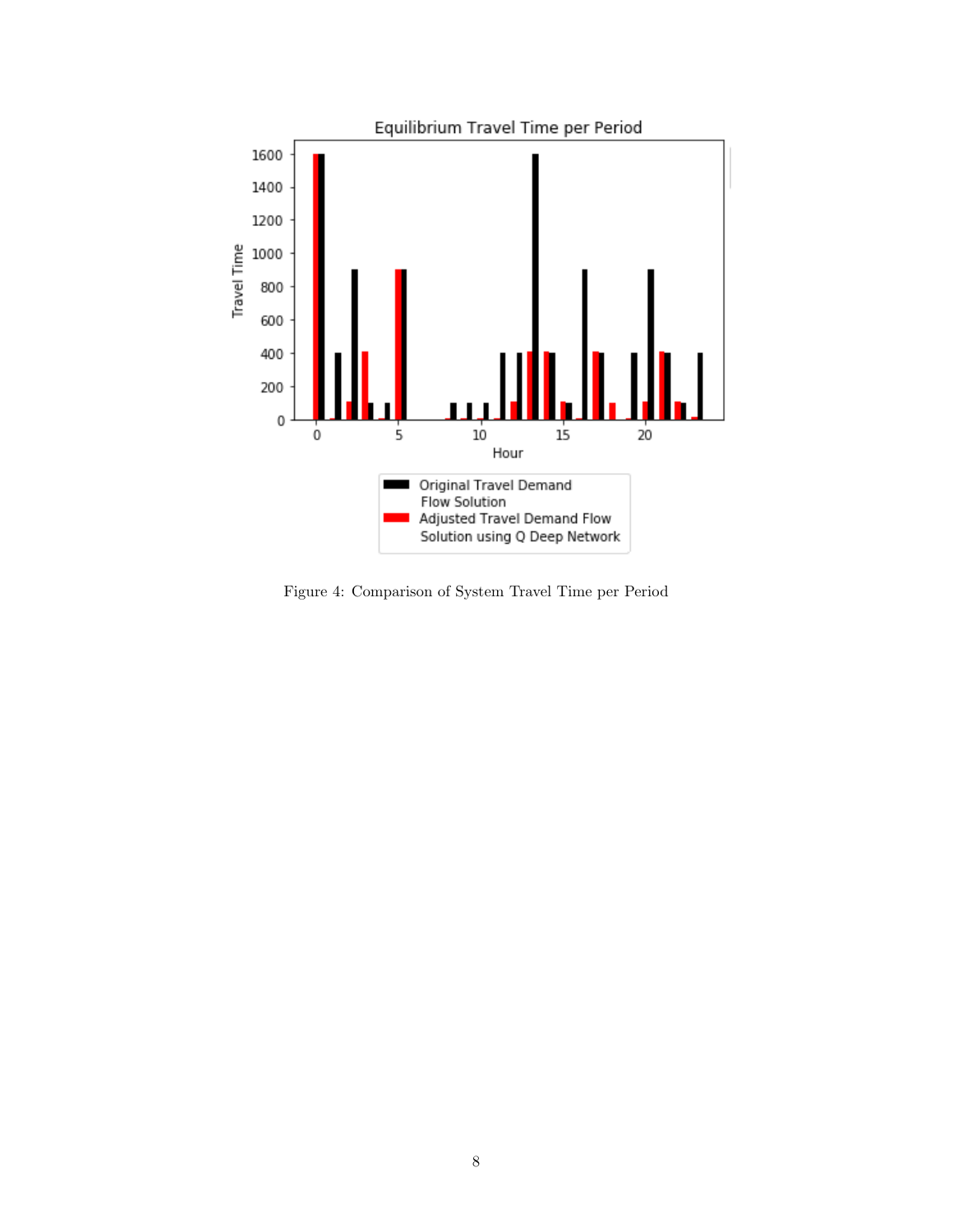| Hour           | Original De-     | DQN              | Ad-           | DQN                | Ad-   |
|----------------|------------------|------------------|---------------|--------------------|-------|
|                | mand of $Arc1,2$ | justed           | $\mathbf{De}$ | justed             | $De-$ |
|                |                  | mand             | of            | mand               | of    |
|                |                  | $Arc_{1,2}$      |               | Arc <sub>1,3</sub> |       |
| $\mathbf{1}$   | 4                | 4                |               | $\theta$           |       |
| $\overline{2}$ | $\overline{2}$   | $\boldsymbol{0}$ |               | $\mathbf{1}$       |       |
| 3              | 3                | $\mathbf{1}$     |               | $\mathbf{1}$       |       |
| $\overline{4}$ | $\mathbf{1}$     | $\sqrt{2}$       |               | $\mathbf{1}$       |       |
| $\overline{5}$ | $\mathbf{1}$     | $\overline{0}$   |               | $\mathbf 1$        |       |
| $\overline{6}$ | 3                | $\sqrt{3}$       |               | $\boldsymbol{0}$   |       |
| $\overline{7}$ | $\overline{0}$   | $\overline{0}$   |               | $\theta$           |       |
| 8              | $\overline{0}$   | $\overline{0}$   |               | $\theta$           |       |
| $\overline{9}$ | $\mathbf{1}$     | $\overline{0}$   |               | $\mathbf{1}$       |       |
| $10\,$         | $\mathbf{1}$     | $\overline{0}$   |               | $\mathbf{1}$       |       |
| $11\,$         | $\mathbf{1}$     | $\overline{0}$   |               | $\mathbf{1}$       |       |
| $12\,$         | $\overline{2}$   | $\overline{0}$   |               | $\mathbf{1}$       |       |
| $13\,$         | $\overline{2}$   | $\mathbf{1}$     |               | $\mathbf{1}$       |       |
| 14             | $\overline{4}$   | $\overline{2}$   |               | $\mathbf{1}$       |       |
| $15\,$         | $\overline{2}$   | $\overline{2}$   |               | $\mathbf{1}$       |       |
| $16\,$         | $\mathbf{1}$     | $\mathbf{1}$     |               | $\overline{1}$     |       |
| 17             | 3                | $\overline{0}$   |               | $\mathbf{1}$       |       |
| $18\,$         | $\overline{2}$   | $\,2$            |               | $\mathbf{1}$       |       |
| $19\,$         | $\overline{0}$   | $\mathbf{1}$     |               | $\overline{0}$     |       |
| $20\,$         | $\overline{2}$   | $\boldsymbol{0}$ |               | $\mathbf{1}$       |       |
| 21             | 3                | $\mathbf{1}$     |               | 1                  |       |
| $22\,$         | $\overline{2}$   | $\overline{2}$   |               | $\mathbf{1}$       |       |
| $23\,$         | $\mathbf{1}$     | $\mathbf{1}$     |               | $\mathbf{1}$       |       |
| $24\,$         | $\overline{2}$   | $\boldsymbol{0}$ |               | $\overline{2}$     |       |

<span id="page-8-1"></span>Table 1: Adjustments to Demands per Period using DQN

### <span id="page-8-0"></span>5 Discussion

Deep learning provides a general framework for modeling complex relations in transportation systems. As such, deep learning frameworks are well-suited to many optimization problems in transportation. This paper presents an innovative deep learning architecture for applying reinforcement learning and calibrating a transportation model. We have demonstrated, deep learning is a viable option compared to other metamodel based approaches. Our calibration and reinforcement learning examples demonstrate how to develop and apply deep learning models in transportation modeling.

At the same time, there are significant challenges associated with using deep learning for optimization problems. Most notably, the issue of performance of deep reinforcement learning [\[52\]](#page-12-5). Though theoretical bounds on performance of different RL algorithms do exist, the research done over the past few decades showed that worst case analysis is not the right framework for studying artificial intelligence: every model that is interesting enough to use in practice leads to computationally hard problems [\[10\]](#page-9-12). Similarly, while there are many important theoretical results that show very slow convergence of many RL algorithm, it was shown to work well empirically on specific classes of problems. The convergence analysis developed for RL techniques is usually asymptotic and worst case. Asymptotic optimality was shown by [\[49\]](#page-12-3) who shows that Q-learning, which is an iterative scheme to learn optimal policies, does converge to optimal solution Q<sup>∗</sup> asymptotically. Littman et.el. [\[32\]](#page-11-15) showed that a general reinforcement learning models based on exploration model does converge to an optimal solution. It is not uncommon for convergence rates in practice to be much better than predicted by worst case scenario analysis. Some of the recent work suggests that using recurrent architectures for Value Iteration Networks (VIN) can achieve good empirical performance compared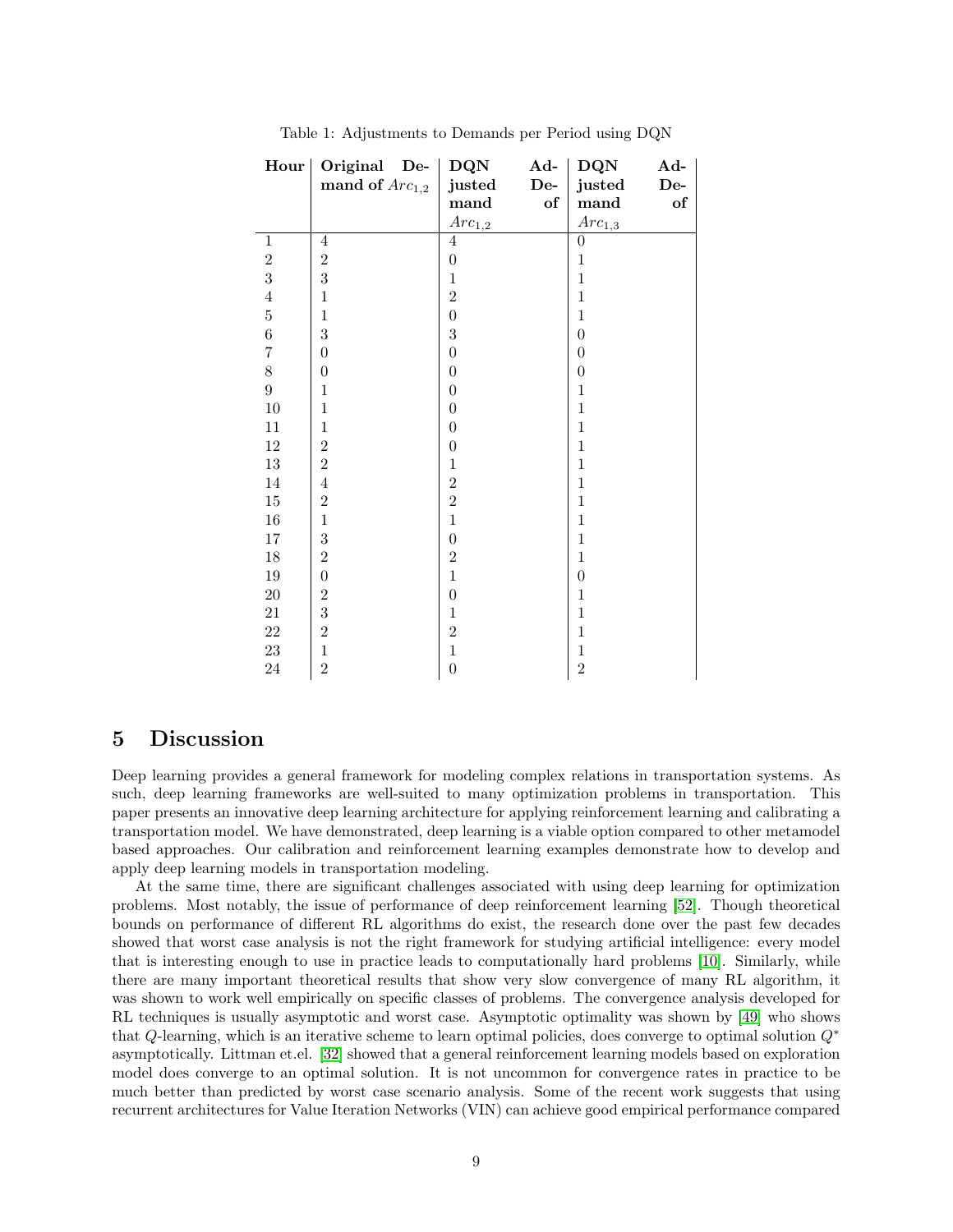to fully connected architectures [\[30\]](#page-10-16). Adaptive approaches that rely on meta-learning were shown to improve performance of reinforcement learning algorithms [\[4\]](#page-9-13).

Another issue that requires further research is the bias-variance trade-off in he context of deep reinforcement learning. Traditional regularization techniques that add stochasticity to RL functions do not prevent from over-fitting [\[54\]](#page-12-6).

In the meantime, deep learning and deep reinforcement learning are likely to exert greater and greater influence in the practice of transportation.

## References

- <span id="page-9-3"></span>[1] Baher Abdulhai and Lina Kattan. Reinforcement learning: Introduction to theory and potential for transport applications. Canadian Journal of Civil Engineering, 30(6):981–991, 2003.
- <span id="page-9-8"></span>[2] Zain Adam, Montasir Abbas, and Pengfei Li. Evaluating Green-Extension Policies with Reinforcement Learning and Markovian Traffic State Estimation. Transportation Research Record: Journal of the Transportation Research Board, 2128:217–225, December 2009.
- <span id="page-9-10"></span>[3] Zain Adam, Montasir Abbas, and Pengfei Li. Evaluating green-extension policies with reinforcement learning and markovian traffic state estimation. Transportation Research Record: Journal of the Transportation Research Board, (2128):217–225, 2009.
- <span id="page-9-13"></span>[4] Maruan Al-Shedivat, Trapit Bansal, Yuri Burda, Ilya Sutskever, Igor Mordatch, and Pieter Abbeel. Continuous adaptation via meta-learning in nonstationary and competitive environments. arXiv preprint arXiv:1710.03641, 2017.
- <span id="page-9-7"></span>[5] Itamar Arel, Cong Liu, T Urbanik, and AG Kohls. Reinforcement learning-based multi-agent system for network traffic signal control. IET Intelligent Transport Systems, 4(2):128–135, 2010.
- <span id="page-9-4"></span>[6] Theo Arentze and Harry Timmermans. Albatross: a learning based transportation oriented simulation system. Eirass Eindhoven, 2000.
- <span id="page-9-0"></span>[7] Joshua Auld, Michael Hope, Hubert Ley, Vadim Sokolov, Bo Xu, and Kuilin Zhang. Polaris: Agentbased modeling framework development and implementation for integrated travel demand and network and operations simulations. Transportation Research Part C: Emerging Technologies, 64:101–116, 2016.
- <span id="page-9-6"></span>[8] Ana LC Bazzan. Opportunities for multiagent systems and multiagent reinforcement learning in traffic control. Autonomous Agents and Multi-Agent Systems, 18(3):342–375, 2009.
- <span id="page-9-11"></span>[9] Francois Belletti, Daniel Haziza, Gabriel Gomes, and Alexandre M Bayen. Expert level control of ramp metering based on multi-task deep reinforcement learning. arXiv preprint arXiv:1701.08832, 2017.
- <span id="page-9-12"></span>[10] Aditya Bhaskara, Moses Charikar, Ankur Moitra, and Aravindan Vijayaraghavan. Smoothed analysis of tensor decompositions. CoRR, abs/1311.3651, 2013.
- <span id="page-9-5"></span>[11] Ella Bingham. Reinforcement learning in neurofuzzy traffic signal control. European Journal of Operational Research, 131(2):232–241, 2001.
- <span id="page-9-2"></span>[12] R.L. Cheu, X. Jin, K.C. Ng, Y.L. Ng, and D. Srinivasan. Calibration of FRESIM for Singapore expressway using genetic algorithm. Journal of Transportation Engineering, 124(6):526–535, November 1998.
- <span id="page-9-9"></span>[13] L. Chong, M. Abbas, B. Higgs, A. Medina, and C. Y. D. Yang. A revised reinforcement learning algorithm to model complicated vehicle continuous actions in traffic. In 2011 14th International IEEE Conference on Intelligent Transportation Systems (ITSC), pages 1791–1796, October 2011.
- <span id="page-9-1"></span>[14] Linsen Chong and Carolina Osorio. A simulation-based optimization algorithm for dynamic large-scale urban transportation problems. Transportation Science, 2017.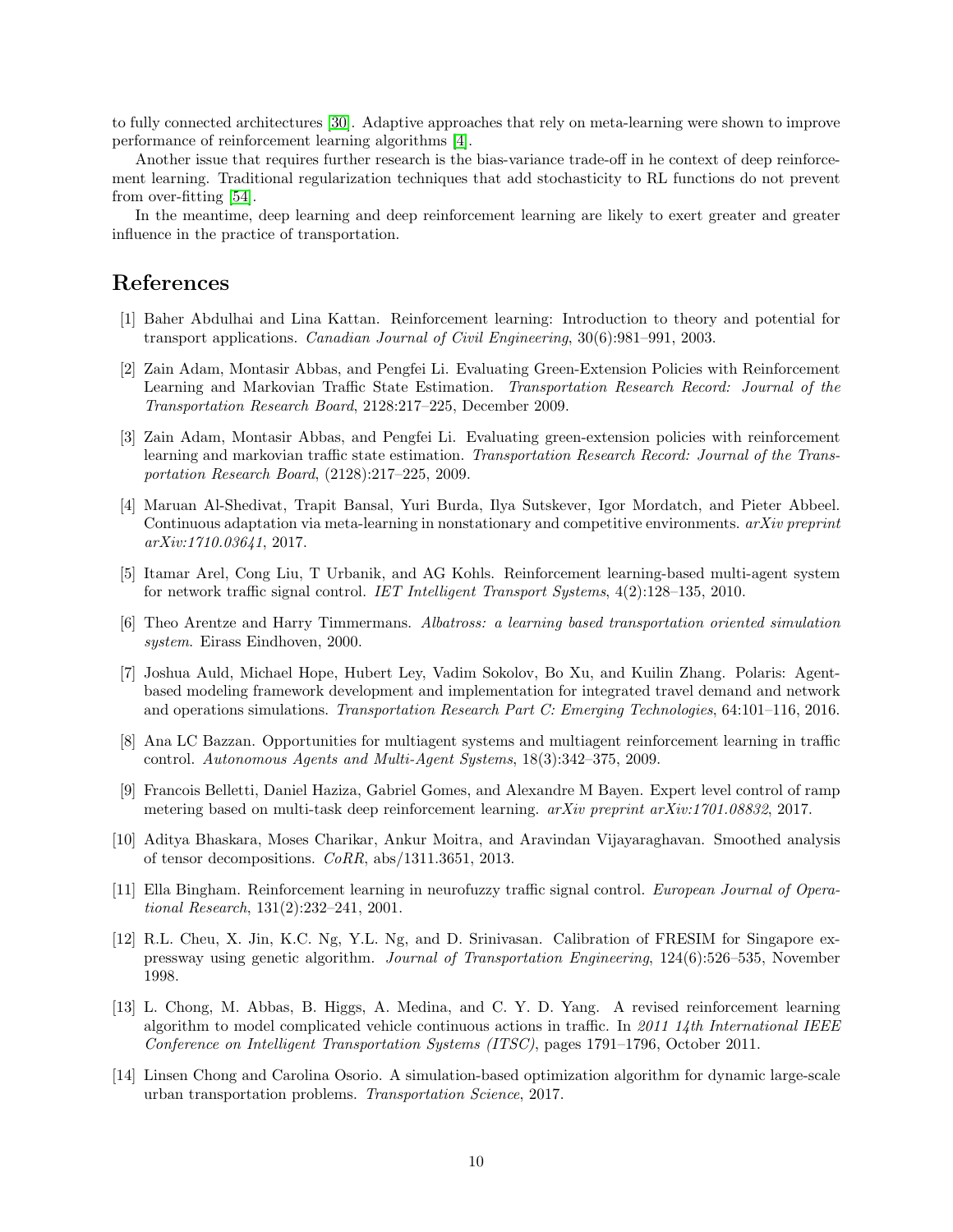- <span id="page-10-4"></span>[15] Ernesto Cipriani, Michael Florian, Michael Mahut, and Marialisa Nigro. A gradient approximation approach for adjusting temporal origindestination matrices. Transportation Research Part C: Emerging Technologies, 19(2):270–282, April 2011.
- <span id="page-10-2"></span>[16] Christian G Claudel and Alexandre M Bayen. Lax–hopf based incorporation of internal boundary conditions into hamilton–jacobi equation. part i: Theory. IEEE Transactions on Automatic Control, 55(5):1142–1157, 2010.
- <span id="page-10-13"></span>[17] Raymond Cunningham, Anurag Garg, Vinny Cahill, et al. A collaborative reinforcement learning approach to urban traffic control optimization. In Web Intelligence and Intelligent Agent Technology, 2008. WI-IAT'08. IEEE/WIC/ACM International Conference on, volume 2, pages 560–566. IEEE, 2008.
- <span id="page-10-3"></span>[18] Matthew F Dixon, Nicholas G Polson, and Vadim O Sokolov. Deep learning for spatio-temporal modeling: Dynamic traffic flows and high frequency trading.  $arXiv$  preprint  $arXiv$ :1705.09851, 2017.
- <span id="page-10-10"></span>[19] Tamara Djukic, Gunnar Fltterd, Hans Van Lint, and Serge Hoogendoorn. Efficient real time OD matrix estimation based on Principal Component Analysis. In Intelligent Transportation Systems (ITSC), 2012 15th International IEEE Conference on, pages 115–121. IEEE, 2012.
- <span id="page-10-8"></span>[20] Gunnar Fltterd. A general methodology and a free software for the calibration of DTA models. In The Third International Symposium on Dynamic Traffic Assignment, 2010.
- <span id="page-10-9"></span>[21] Gunnar Fltterd, Michel Bierlaire, and Kai Nagel. Bayesian demand calibration for dynamic traffic simulations. Transportation Science, 45(4):541-561, 2011.
- <span id="page-10-14"></span>[22] Wade Genders and Saiedeh Razavi. Using a deep reinforcement learning agent for traffic signal control. arXiv preprint arXiv:1611.01142, 2016.
- <span id="page-10-11"></span>[23] Ilaria Giannoccaro and Pierpaolo Pontrandolfo. Inventory management in supply chains: a reinforcement learning approach. International Journal of Production Economics, 78(2):153–161, 2002.
- <span id="page-10-6"></span>[24] David K. Hale, Constantinos Antoniou, Mark Brackstone, Dimitra Michalaka, Ana T. Moreno, and Kavita Parikh. Optimization-based assisted calibration of traffic simulation models. Transportation Research Part C: Emerging Technologies, 55:100–115, June 2015.
- <span id="page-10-7"></span>[25] Martin L. Hazelton. Statistical inference for time varying origindestination matrices. Transportation Research Part B: Methodological, 42(6):542–552, July 2008.
- <span id="page-10-0"></span>[26] Kiet Lam, Walid Krichene, and Alexandre Bayen. On learning how players learn: estimation of learning dynamics in the routing game. In Cyber-Physical Systems (ICCPS), 2016 ACM/IEEE 7th International Conference on, pages 1–10. IEEE, 2016.
- <span id="page-10-1"></span>[27] Jeffrey Larson, Todd Munson, and Vadim Sokolov. Coordinated platoon routing in a metropolitan network. In 2016 Proceedings of the Seventh SIAM Workshop on Combinatorial Scientific Computing, pages 73–82. SIAM, 2016.
- <span id="page-10-15"></span>[28] Larry J. LeBlanc, Edward K. Morlok, and William P. Pierskalla. An efficient approach to solving the road network equilibrium traffic assignment problem. Transportation research, 9(5):309–318, 1975.
- <span id="page-10-5"></span>[29] Jung Beom Lee and Kaan Ozbay. New calibration methodology for microscopic traffic simulation using enhanced simultaneous perturbation stochastic approximation approach. Transportation Research Record, (2124):233–240, 2009.
- <span id="page-10-16"></span>[30] Lisa Lee, Emilio Parisotto, Devendra Singh Chaplot, and Ruslan Salakhutdinov. Lstm iteration networks: An exploration of differentiable path finding. 2018.
- <span id="page-10-12"></span>[31] Kenny Ling and Amer S Shalaby. A reinforcement learning approach to streetcar bunching control. Journal of Intelligent Transportation Systems, 9(2):59–68, 2005.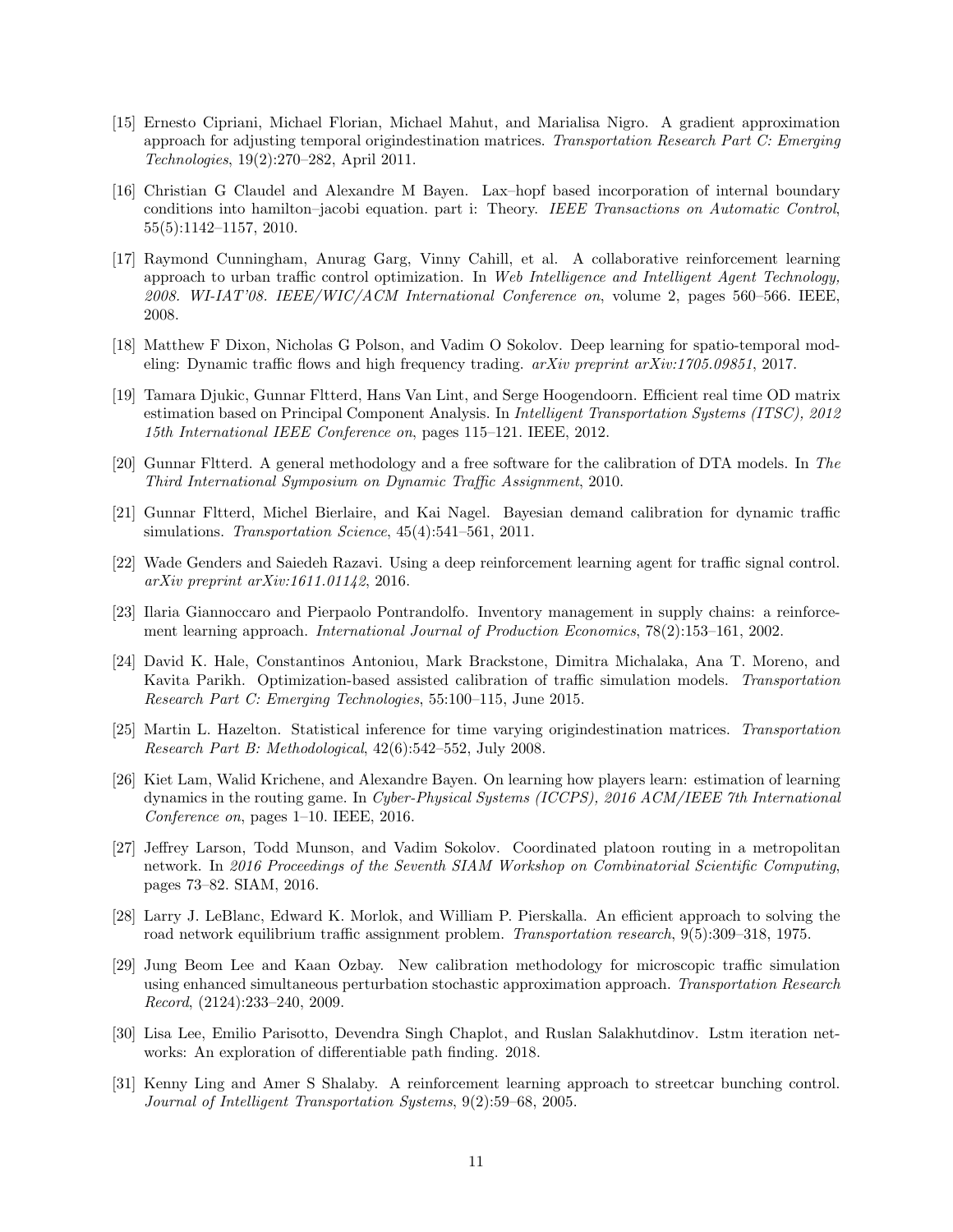- <span id="page-11-15"></span>[32] Michael L. Littman and Csaba Szepesvari. A Generalized Reinforcement-Learning Model: Convergence and Applications. Technical report, Brown University, Providence, RI, USA, 1996.
- <span id="page-11-10"></span>[33] Lu Lu, Yan Xu, Constantinos Antoniou, and Moshe Ben-Akiva. An enhanced SPSA algorithm for the calibration of Dynamic Traffic Assignment models. Transportation Research Part C: Emerging Technologies, 51:149–166, February 2015.
- <span id="page-11-9"></span>[34] T. Ma and B. Abdulhai. Genetic algorithm-based optimization approach and generic tool for calibrating traffic microscopic simulation parameters. Intelligent Transportation Systems and Vehicle-highway Automation 2002: Highway Operations, Capacity, and Traffic Control, (1800):6–15, 2002.
- <span id="page-11-11"></span>[35] Volodymyr Mnih, Koray Kavukcuoglu, David Silver, Alex Graves, Ioannis Antonoglou, Daan Wierstra, and Martin Riedmiller. Playing atari with deep reinforcement learning. arXiv preprint arXiv:1312.5602, 2013.
- <span id="page-11-7"></span>[36] Volodymyr Mnih, Koray Kavukcuoglu, David Silver, Andrei A Rusu, Joel Veness, Marc G Bellemare, Alex Graves, Martin Riedmiller, Andreas K Fidjeland, Georg Ostrovski, et al. Human-level control through deep reinforcement learning. Nature, 518(7540):529, 2015.
- <span id="page-11-14"></span>[37] Volodymyr Mnih, Koray Kavukcuoglu, David Silver, Andrei A. Rusu, Joel Veness, Marc G. Bellemare, Alex Graves, Martin Riedmiller, Andreas K. Fidjeland, Georg Ostrovski, Stig Petersen, Charles Beattie, Amir Sadik, Ioannis Antonoglou, Helen King, Dharshan Kumaran, Daan Wierstra, Shane Legg, and Demis Hassabis. Human-level control through deep reinforcement learning. Nature, 518(7540):529–533, February 2015.
- <span id="page-11-4"></span>[38] Kai Nagel and Gunnar Fltterd. Agent-based traffic assignment: Going from trips to behavioural travelers. In Travel Behaviour Research in an Evolving WorldSelected papers from the 12th international conference on travel behaviour research, pages 261–294. International Association for Travel Behaviour Research, 2012.
- <span id="page-11-0"></span>[39] Rahul Nair and Elise Miller-Hooks. Fleet management for vehicle sharing operations. Transportation Science, 45(4):524–540, 2011.
- <span id="page-11-3"></span>[40] Nicholas Polson, Vadim Sokolov, et al. Bayesian analysis of traffic flow on interstate i-55: The lwr model. The Annals of Applied Statistics, 9(4):1864–1888, 2015.
- <span id="page-11-8"></span>[41] Nicholas G Polson and Vadim O Sokolov. Deep learning for short-term traffic flow prediction. Transportation Research Part C: Emerging Technologies, 79:1–17, 2017.
- <span id="page-11-6"></span>[42] Laura Schultz and Vadim Sokolov. Bayesian optimization for transportation simulators. Procedia Computer Science, 130:973–978, 2018.
- <span id="page-11-5"></span>[43] Vadim Sokolov, Joshua Auld, and Michael Hope. A flexible framework for developing integrated models of transportation systems using an agent-based approach. Procedia Computer Science, 10:854–859, 2012.
- <span id="page-11-2"></span>[44] Vadim Sokolov, Jeffrey Larson, Todd Munson, Josh Auld, and Dominik Karbowski. Maximization of platoon formation through centralized routing and departure time coordination. Transportation Research Record: Journal of the Transportation Research Board, (2667):10–16, 2017.
- <span id="page-11-1"></span>[45] Heinz Spiess and Michael Florian. Optimal strategies: a new assignment model for transit networks. Transportation Research Part B: Methodological, 23(2):83–102, 1989.
- <span id="page-11-13"></span>[46] Ben Stabler. TransportationNetworks: Transportation Networks for Research, September 2017. originaldate: 2016-03-12T22:38:10Z.
- <span id="page-11-12"></span>[47] R. S. Sutton and A. G. Barto. Reinforcement Learning: An Introduction. MIT Press, 2nd edition, in preparation) edition, 2017.